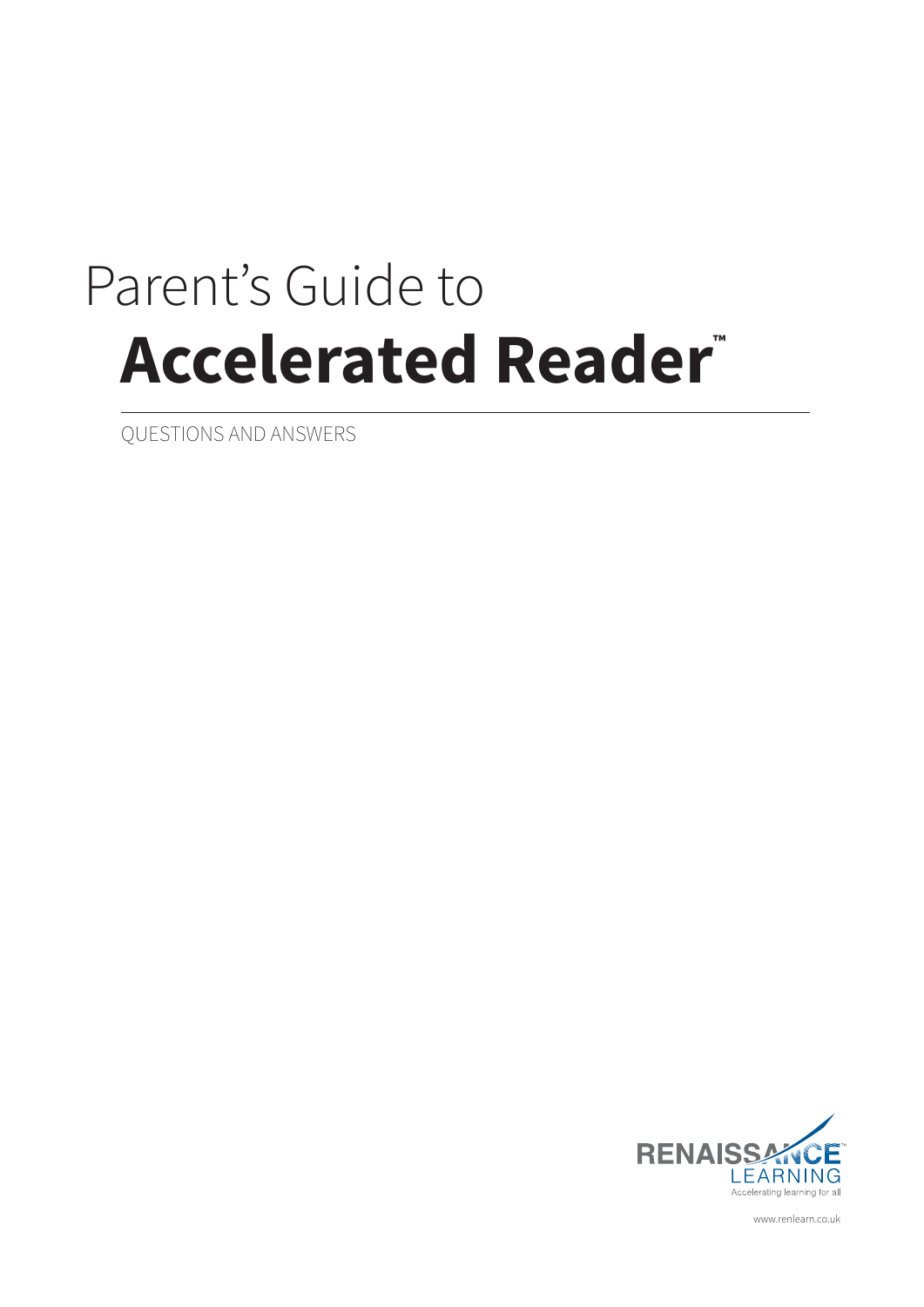Your child will be participating in the Accelerated Reader™ (AR™) program. This guide is designed to answer your questions about AR. If you have additional questions, please feel free to contact your child's teacher or visit the Accelerated Reader website at **www. renlearn.co.uk.**

# **What is Accelerated Reader (AR)?**

AR is a computer program that helps teachers manage and monitor children's independent reading practice. Your child picks a book at his/her own level and reads it at his/her own pace. When finished, your child takes a short quiz on the computer. (Passing the quiz is an indication that your child understood what was read.) AR gives both children and teachers feedback based on the quiz results, which the teacher then uses to help your child set targets and direct ongoing reading practice.

Children using AR choose their own books to read, rather than having one assigned to them. This makes reading a much more enjoyable experience as they can choose books that are interesting to them.

| Question 1 of 5                              |                                                                  |  |
|----------------------------------------------|------------------------------------------------------------------|--|
|                                              | Crocodile found Alligator hiding behind the tree because he ---. |  |
| smelled the delicious cake                   |                                                                  |  |
| saw Alligator's tail<br>B                    |                                                                  |  |
| found the crumbs from Alligator's cake<br>C. |                                                                  |  |
| heard Alligator's tail thumping              |                                                                  |  |
|                                              | Next                                                             |  |
|                                              |                                                                  |  |

Teachers and librarians help your child choose books at an appropriate reading level that are challenging without being frustrating, ensuring that your child can pass the quiz and experience success.

If your child does not do well on a quiz, the teacher may help him/her:

- Choose another book that is more appropriate.
- Ask more probing questions as your child reads and before taking a quiz.
- Pair your child with another student, or even have the book read to your child.

In most cases, children really enjoy taking the quizzes. Since they are reading books at their reading and interest levels, they are likely to be successful. This is satisfying for most children. Best of all, they learn and grow at their own pace.

# **How much will my child read during the school day?**

According to research, children who read at least 20 minutes a day with a 90% comprehension rate (average percentage correct) on AR quizzes see the greatest gains. Therefore, your child will have at least 20 minutes set aside for reading during each school day.

#### **How can I help my child become a better reader?**

As with anything, performance improves with practice. Encourage your child to read at home. Create a culture of reading in your household by reading with your child, starting a home library, visiting your local library or bookshop on a regular basis, letting your child see you reading and discussing books that each of you have read. When reading with your child, stop and ask questions to be sure your child is comprehending what is read. Reading with your child, no matter what the child's age, is an important part of developing a good reader, building a lifelong love of reading and learning and creating a loving relationship between you and your child. Make learning a family affair!

#### **What if my child does not like reading?**

Using Accelerated Reader, your child will choose the books he/she wants to read. The teacher will make certain the book is at the right level so that after completing the book, your child should do well on the AR Reading Practice Quiz. Success on the quiz will encourage your child to read more. With guidance from the teacher and success, even students who say they do not like reading will develop a love of reading.

#### **Will my child have to read a book I do not want him/her to read?**

No. There are many choices of books at your child's level. He/she will never be forced to read a book you find questionable.

#### **I am concerned that my child will be unfairly compared to others.**

Then you will really like AR because it helps the teacher work with each child individually. Students using AR are encouraged to progress at their own pace and set their own targets with the help of the teacher. The aim of AR is for all children to succeed in achieving their targets.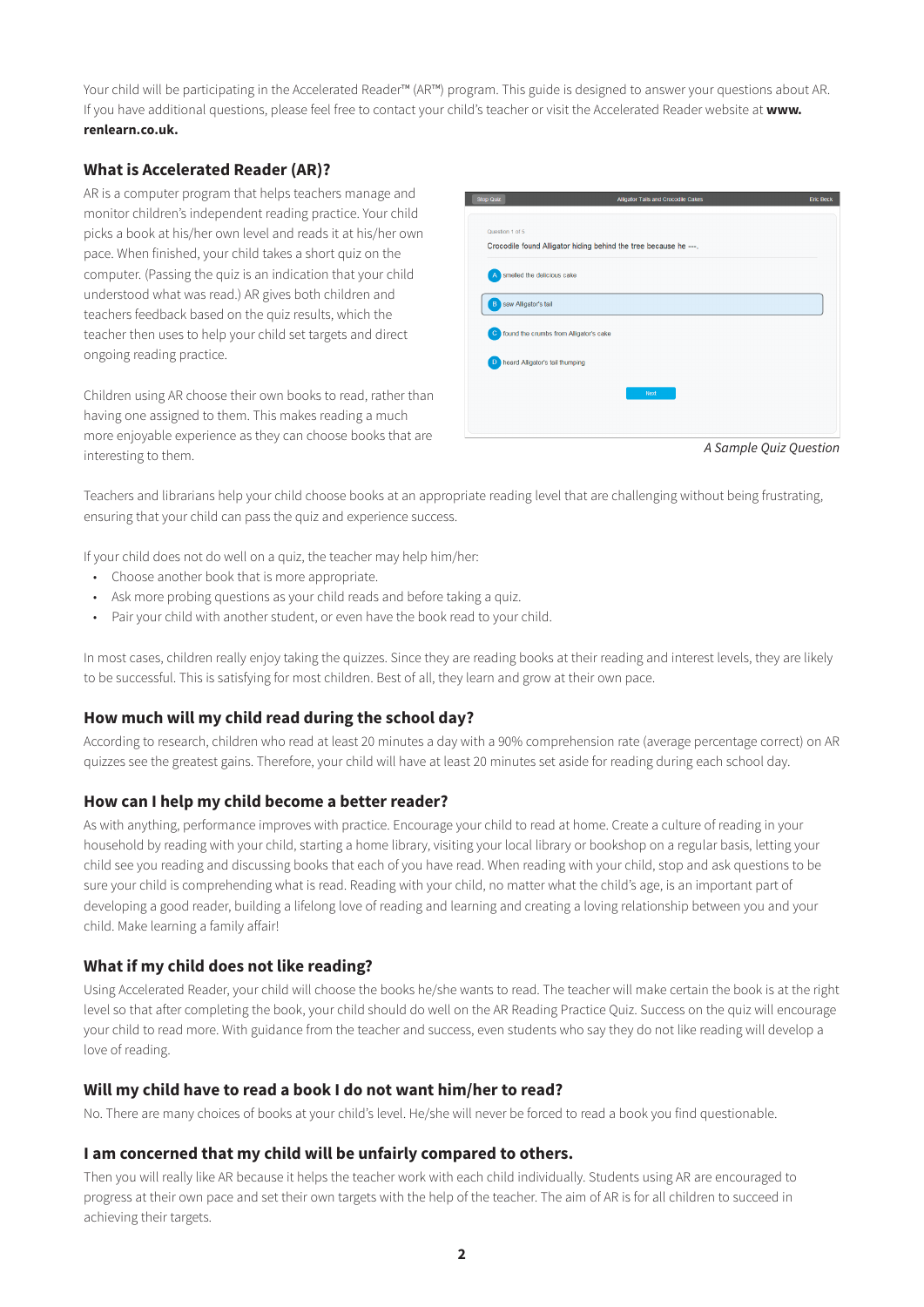# **How does the school determine my child's reading level?**

Teachers determine your child's reading level in one of three ways: a STAR Reading™ test, a reading age estimation from a standardised test or by using their best professional judgment based on their knowledge of your child.

#### **What is a STAR Reading™ test?**

STAR Reading is a computerised reading assessment that uses computer-adaptive technology. Questions continually adjust to your child's responses. If the child's response to a question is correct, the difficulty level of the next question is increased. If the child misses a question, the difficulty level of the next question is reduced. The test uses multiple-choice questions and takes approximately 10 minutes.

#### **What is an ATOS™ book level?**

Book levels are reported using the ATOS™ readability formula and represent the difficulty of the text. For example, an ATOS book level of 4.5 means that the text could likely be read by a student whose reading skills are at the level of a typical fifth-year student.

#### **What is ATOS 100?**

Renaissance Learning™ strives to make it easier for schools to use Accelerated Reader, even if they use book levels based on readability formulas other than ATOS. Therefore, Renaissance Learning has created an alternate book level based on the Degrees of Reading Power™ scale. This alternate book level is named ATOS 100 in the software. Schools have the option of whether or not to use it, and schools can rename it. ATOS 100, the 100-point scale created by Renaissance Learning, is a transformation of a book's ATOS level to a scale that is similar—but not identical—to the Degrees of Reading Power (DRP) scale.

#### **What if my school uses Lexile® measures?**

Schools that use The Lexile® Framework for Reading to report book levels can still use Accelerated Reader. Lexile® measures are available in Accelerated Reader, and your school or school network can choose to see them in the software.

#### **What is a Zone of Proximal Development (ZPD)?**

In independent literature-based reading, ZPD is the range of books that will challenge a child without causing frustration or loss of motivation. Your child will receive a ZPD range after taking a STAR Reading test or teachers can use their best professional judgment to determine a ZPD. It is important for children to read with a high degree of comprehension and within their ZPDs. ZPDs should be adjusted based on the needs of your child.

#### **What are points?**

Every book that has an AR Reading Practice Quiz is given a point value. AR points are computed based on the difficulty of the book (ATOS readability level) and the length of the book (number of words).

Children earn points, or a portion of a book's points, depending on how well they do on the Reading Practice Quiz. For example, a child who takes a 5-question quiz on a book worth 1 point will earn 1 point for 5 correct answers (100%), 0.8 point for 4 correct answers (80%), etc. A child who reads a book worth 5 points and takes a 10-question quiz will earn 5 points for 10 correct answers (100%), 4.5 points for 9 correct answers (90%), etc. For quizzes with 3, 5 or 10 questions, a child needs to pass a quiz with a score of

60% or higher to earn points. For quizzes with 20 questions, a child needs to pass with a score of 70% or higher to earn points.

You may notice that some popular books have more points assigned to them than some classic pieces of literature. J.K. Rowling's *Harry Potter and the Order of the Phoenix,* for example, is a 44-point book while Shakespeare's *Macbeth* is a 4-point book. Keep in mind that this does not mean we think *Harry Potter and the Order of the Phoenix* is a better book or more worthwhile to read than *Macbeth,* only that—at 257,154 words versus 19,048 words—it is much longer and provides more reading practice time.

#### **How are Accelerated Reader point targets set?**

Based on extensive research, we can provide guidelines for the approximate

J.K.ROWLING

*44 pt. (257,154 words) 4 pt. (19,048 words)*



number of AR points children should be able to earn depending on how much time they read and their reading level. Monitoring AR points earned by children and comparing them to the guideline values enables your child's teacher to determine how well your child is using the time provided for reading practice. If the school has STAR Reading, students' scores will be accessible in Accelerated Reader, making it easier for teachers to set point targets for students.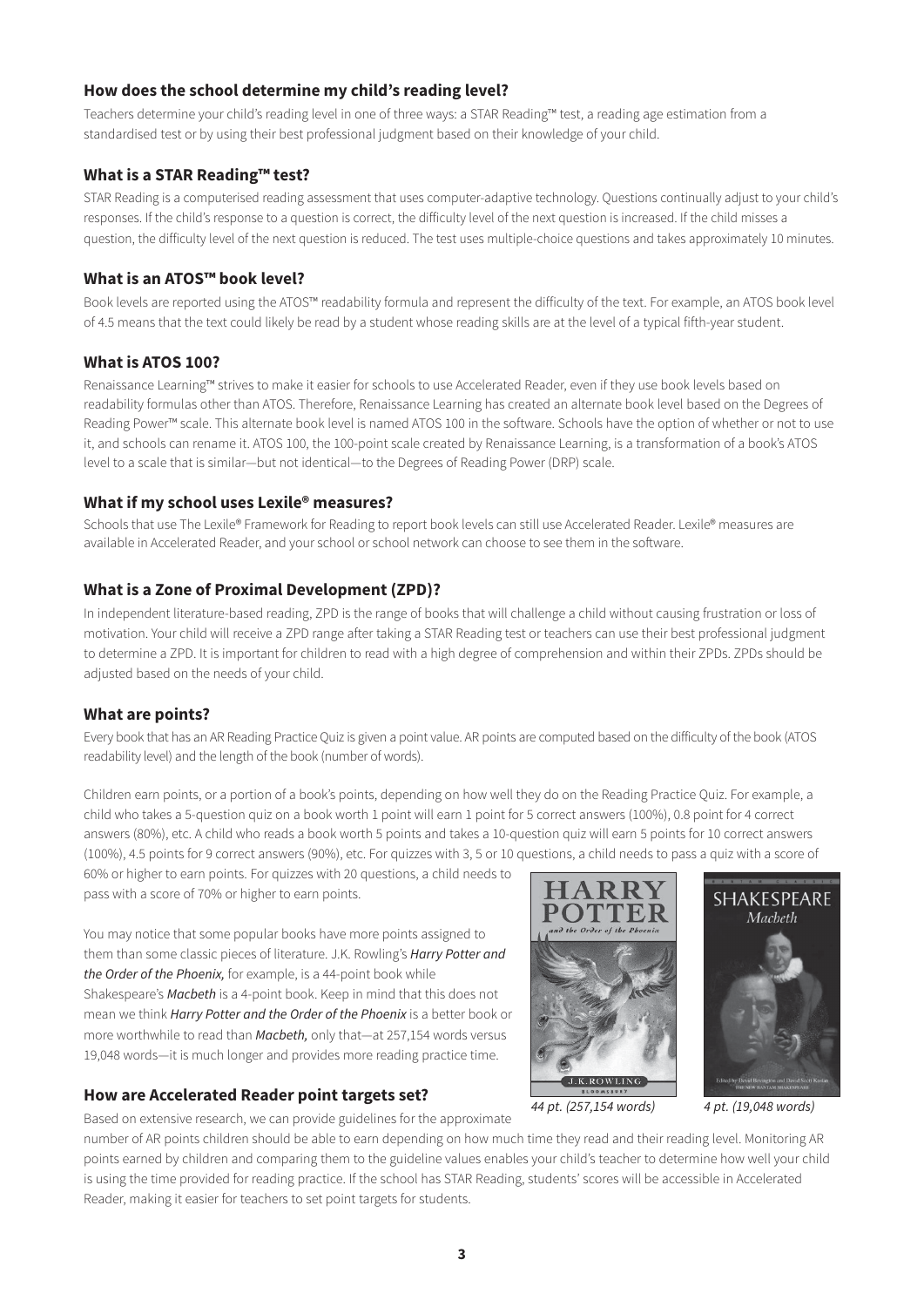# **How many Accelerated Reader quizzes are there?**

There are over 26,000 AR quizzes available, with more being written every month.

#### **What kinds of quizzes are there?**

Accelerated Reader includes several types of quizzes designed to support the development of several reading skills. Quiz types include:

- **Reading Practice Quizzes** are the most common type of assessment in AR. The purpose of these quizzes is to determine whether your child has read a book, to measure your child's literal comprehension of the book and to provide immediate feedback. Each Reading Practice Quiz consists of 3, 5, 10 or 20 multiple-choice questions depending on book level and length.
- **Recorded Voice Quizzes** are designed for beginning readers and students learning English. They are professionally recorded by a narrator who reads the quiz questions and answer choices as they appear on screen.
- **Vocabulary Practice Quizzes** measure a child's command of vocabulary words encountered while reading. They are designed to reinforce vocabulary acquisition, assist with individualising vocabulary instruction and generate your child's interest in words through authentic, in-context literature experiences. Quizzes include 5, 10 or 15 words from a particular book as well as review words from previously read books.
- **Literacy Skills Quizzes** are designed to give your child's teacher information on specific reading skills. Questions are randomly generated from a 36- or 60-item bank resulting in 12 or 24 quiz questions. Due to item-bank technology, Literacy Skills Quizzes can be taken up to three times. Quiz questions are based on 24 specific, higher-order reading comprehension skills.

# **How will I know if a book has an AR quiz?**

To know which quizzes your school has available, contact your child's teacher or librarian. You can also visit the AR BookFinder™ at www.arbookfind.co.uk to conduct a search of all available books with AR quizzes.



#### **How can I help my child find books that are interesting to him or her?**

Visit **www.arbookfind.co.uk** and click **Advanced Search.** By conducting an advanced search, you can generate book lists that contain titles based on the criteria you enter such as book level, topic, interest level, fiction/nonfiction, etc.

#### **My child's teacher put a book list on the web. How do I access it?**

Log onto AR BookFinder at **www.arbookfind.co.uk.** Enter the keycode that the teacher gave to your child and click **Go** to access the Teacher List created by your child's teacher.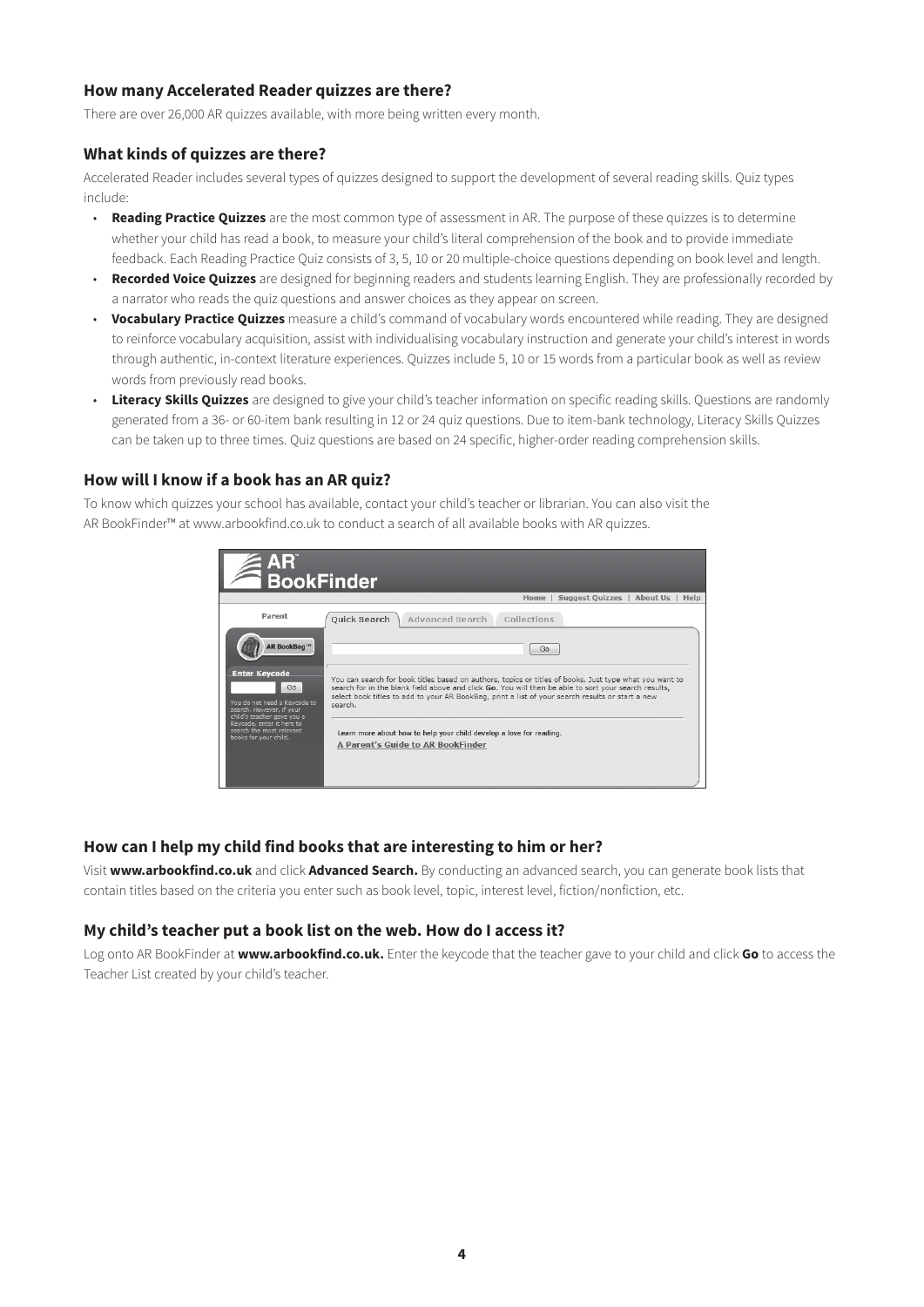# **Is it OK for my child to read outside of his/her reading level?**

Just because a child can read the words in a book does not mean the content is appropriate. The interest level of the material must be considered. Interest level is based on content—a book's themes and ideas—and indicates for which age group a book is appropriate. The chart below shows which ages fall into each interest level.

| <b>Interest Level</b> | <b>Year Level</b> |
|-----------------------|-------------------|
| IY-Lower Years        | Ages 5-8          |
| MY—Middle Years       | Ages 9–13         |
| UY-Upper Years        | Ages 14 and above |

*These are recommendations. It is the responsibility of teachers, librarians and parents to use their best judgment when guiding children to appropriate books.*

In many cases, a book's interest level coordinates with its book level. Many books, however, have a low book level but are appropriate for upper years and vice versa. For example, both *Oscar, Cat-About-Town* by James Herriot and *Noughts & Crosses* by Malorie Blackman have a book level of 4.0 since both have short sentences and vocabulary that is simple. *Noughts & Crosses* is intended for older pupils; therefore, it is tagged as Upper Years, while *Oscar, Cat About-Town* is tagged as Lower Years.



# **My child already does well in school. Why does he/she need this?**

Even if a child is gifted at playing a musical instrument, the child has to practice to develop his or her talent. Bright children, like all children, need to be challenged. Teachers using AR software in their classrooms find it easy to guide each student to books that give the child both challenge and success, regardless of the child's level.

# **My child is not a strong reader. Can he/she still use Accelerated Reader?**

Accelerated Reader helps all children become better readers, from students with special needs to those who are gifted and talented. When children read books at an appropriate level, they experience success. Furthermore, teachers work with children to set appropriate targets based on each child's reading level.